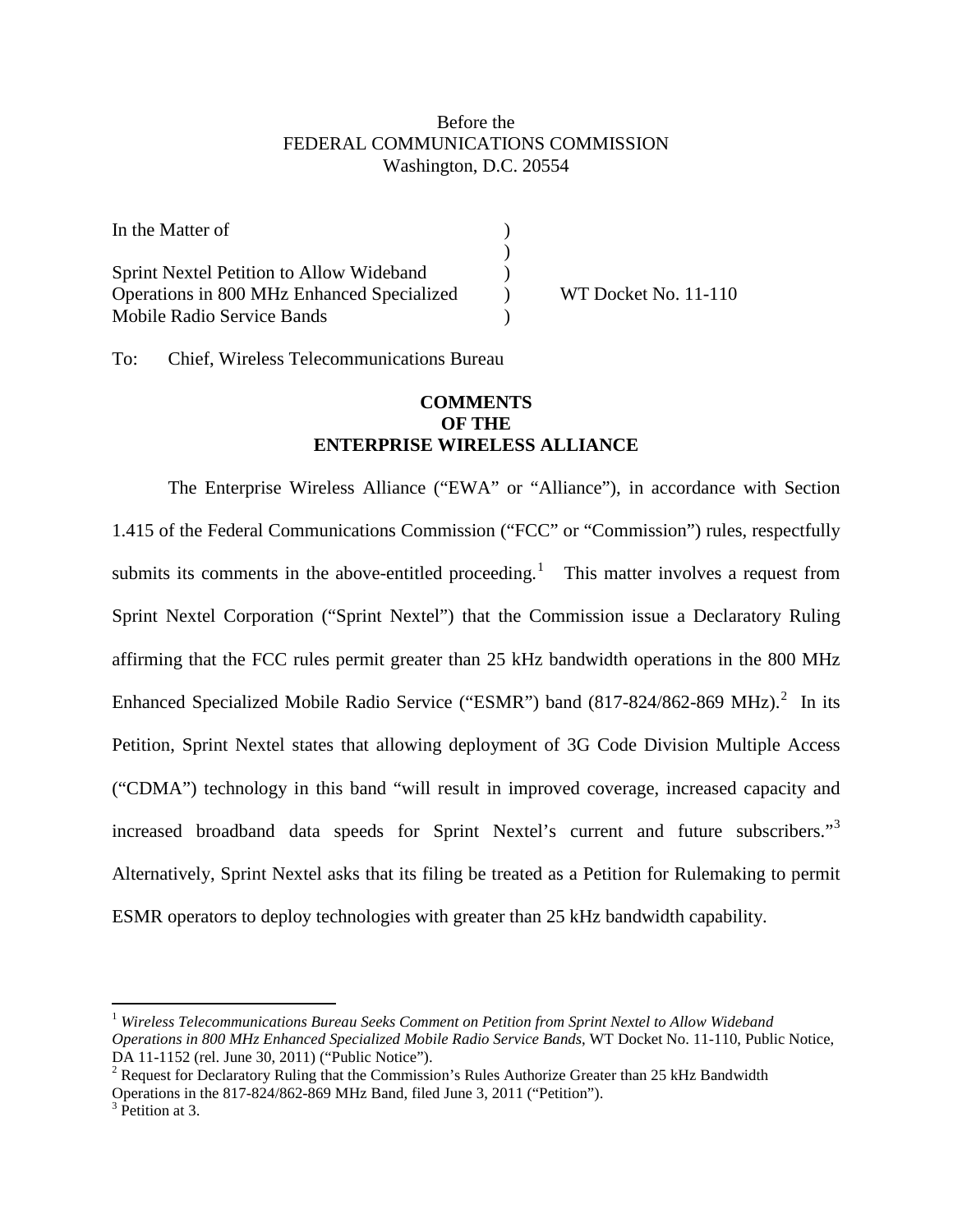For the reasons discussed below, EWA urges the FCC to issue a Declaratory Ruling consistent with the Petition, provided that the Commission has satisfied itself that these technologies can be implemented without increasing the possibility of interference to other 800 MHz licensees. If that question requires further investigation, then the Alliance recommends that the FCC adopt Sprint Nextel's alternative suggestion and initiate a rulemaking proceeding to examine this issue.

#### **I INTRODUCTION**

EWA is a national trade association representing business enterprises, wireless sales and service providers, hardware and software system vendors and technology manufacturers. The Alliance has consistently supported FCC rule interpretations and rule changes that promote the more effective, efficient use of the nation's limited spectrum resources. For example, it recently petitioned the FCC to permit the licensing of full-power, 12.5 kHz offset channels in the 800 MHz band between 854-861/809-816 MHz so that additional systems could be deployed in this band.<sup>[4](#page-1-0)</sup> The Alliance is also supporting the FCC's efforts to migrate Part 90 systems in the 150-174 MHz and 421-[5](#page-1-1)12 MHz bands to 12.5 kHz or narrower technology.<sup>5</sup> Thus, EWA has a presumption in favor of approving technology upgrades that will enable users to enjoy improved capabilities.

Additionally, however, the Alliance is sensitive to the complications that can arise when disparate technologies are allowed to operate in close spectral proximity. Many of the Alliance's

<span id="page-1-0"></span> <sup>4</sup> *See Public Safety and Homeland Security Bureau and Wireless Telecommunications Bureau Seek Comment on the Petition by Enterprise Wireless Alliance Requesting the Creation of New, Full Power, Interstitial 12.5 kHz Channels* 

<span id="page-1-1"></span><sup>&</sup>lt;sup>5</sup> See Implementation of Sections 309(j) and 337 of the Communications Act of 1934 as Amended, *Second Report and Order and Second Further Notice of Proposed Rulemaking,* WT Docket No. 99-87, RM-9332, 18 FCC Rcd 3034 (2003) ("*Second R&O"*); Implementation of Sections 309(j) and 337 of the Communications Act of 1934 as Amended, *Third Memorandum Opinion and Order, Third Further Notice of Proposed Rule Making and Order,* WT Docket No. 99-87, RM-9332, 19 FCC Rcd 25045 (2004) ("*Third MO&O"*); Implementation of Sections 309(j) and 337 of the Communications Act of 1934 as Amended, *Order,* WT Docket No. 99-87, RM-9332, 25 FCC Rcd 8861 (2010) ("*Narrowbanding Waiver Order"*); *see also* 47 C.F.R. §§ 90.203(j), 90.209(b).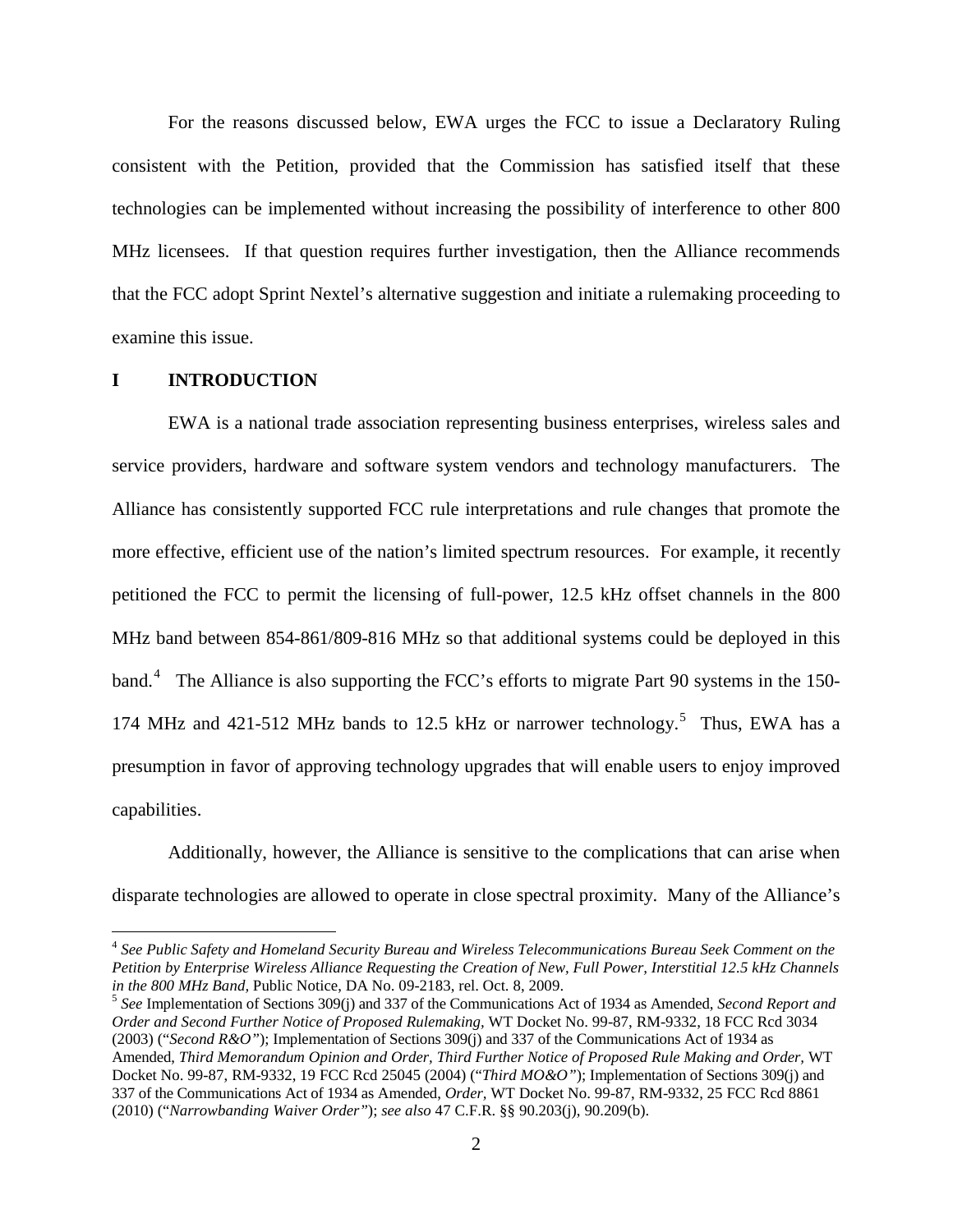members operate systems in the 800 MHz band or manufacture, sell, service or maintain equipment that is used in that band. Some members have been relocated to different 800 MHz frequencies as part of the ongoing 800 MHz rebanding proceeding, a proceeding necessitated by allowing incompatible technologies to operate in too close proximity.<sup>[6](#page-2-0)</sup> Others are radio service shops that have worked with licensees, including business enterprise, commercial and public safety entities, whose systems were subject to the rebanding requirements. Thus, before granting the Petition, the FCC's technical experts must confirm with a high degree of confidence that the ruling sought by Sprint Nextel will not increase the likelihood of interference in this already beleaguered and critical band.

# **II THE FCC RULES GOVERNING PERMISSIBLE BANDWIDTH IN THE ESMR BAND MUST BE CLARIFIED.**

EWA agrees with Sprint Nextel that the text of the Commission's decision to create the

"upper 200" 800 MHz geographic channel blocks that now comprise the ESMR band clearly

evidences an intention to permit broadband operation on those channels. The FCC described the

genesis of this rule change as follows:

In the CMRS Third Report and Order, we determined that assigning contiguous spectrum, where feasible, is likely to enhance the competitive potential of geographic area SMR providers. We indicated our belief that contiguous spectrum is essential to the competitive viability of a wide-area SMR system because it permits use of spread spectrum and other broadband technologies that are available to other CMRS providers but unavailable to systems operating on non-contiguous spectrum.<sup>[7](#page-2-1)</sup>

The Commission supported its decision to adopt wide-area, geographic licensing in the 800 MHz

band with the following explanation:

<span id="page-2-0"></span> <sup>6</sup> *See* Improving Public Safety Communications in the 800 MHz Band, *Report and Order, Fifth Report and Order, Fourth Memorandum Opinion and Order, and Order,* WT Docket No. 02-55, 19 FCC Rcd 14969 (2004) ("800 MHz Rebanding Order").

<span id="page-2-1"></span> $7$  Amendment of Part 90 of the Commission's Rules to Facilitate Future Development of SMR Systems in the 800 MHz Frequency Band, *First Report and Order*, *Eighth Report and Order, and Second Further Notice of Proposed Rule Making,* PR Docket No. 93-144, 11 FCC Rcd 1463 at ¶ 9 (1995) ("800 MHz SMR Order").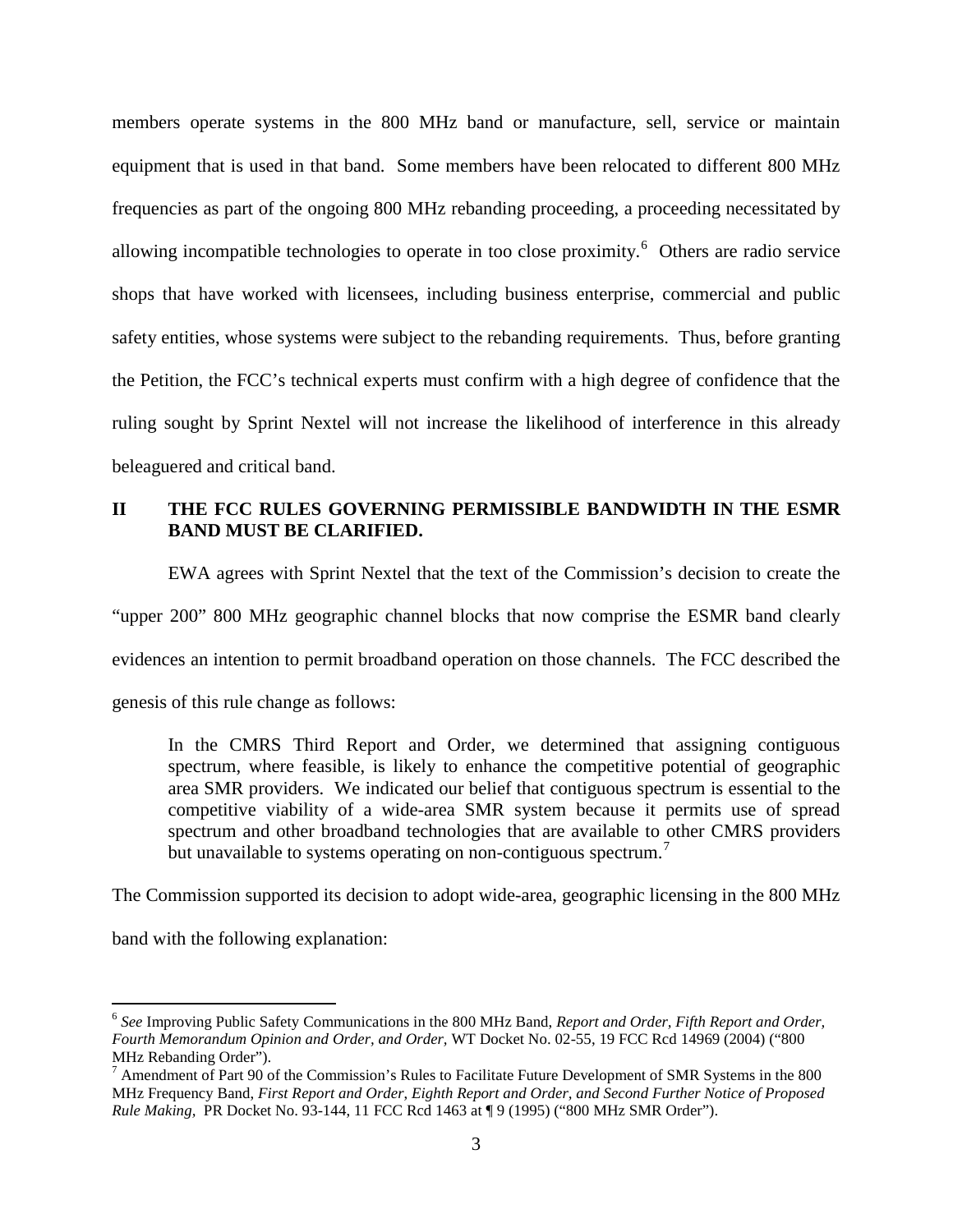We conclude that a portion of 800 MHz SMR spectrum should be designated for widearea licensing. Notably, the commenters in the CMRS proceeding contended that widearea SMR systems need contiguous spectrum to obtain flexibility to implement advanced technologies and thereby compete effectively with other CMRS providers, such as cellular and broadband PCS systems.<sup>[8](#page-3-0)</sup>

Specifically, the FCC stated:

…we believe that contiguous spectrum is an essential component of the wide area licensing proposal we adopt today because it will give licensees the flexibility to use technologies that can operate on either contiguous or non-contiguous spectrum. Significantly, licensees' technological options are considerably more limited under a predefined channelization plan.<sup>[9](#page-3-1)</sup>

The FCC in this same proceeding adopted FCC Rule Section 90.691. As described in the

Petition, this rule applies exclusively to geographic area SMR licenses, including ESMR

licenses, and applies the out-of-band emission restrictions only to the "outer" channels in such an

authorization.<sup>[10](#page-3-2)</sup> The Commission explained its decision in this way:

We conclude that out-of-band emission rules should apply only to the "outer" channels included in an EA license and to spectrum adjacent to interior channels used by incumbents. We believe that these channels alone have the potential to affect operations outside of the EA licensee's authorized bandwidth.<sup>[11](#page-3-3)</sup>

Based on these statements, it is EWA's belief that the FCC intended in its 1995 decision

to permit deployment of broadband technologies on what now is classified as ESMR spectrum.

Given that decision, it also seems likely that the apparent discrepancy between Rule Sections

90.691 and 90.209, as assumed in the Petition, was inadvertent and that the FCC intended to

allow greater than 25 kHz bandwidth operations on that spectrum at that time.

However, the FCC and the industry now have the benefit of 15 years of additional experience with increasingly congested spectrum and the interference issues that can arise even

<span id="page-3-2"></span><span id="page-3-1"></span>

<span id="page-3-0"></span><sup>&</sup>lt;sup>8</sup> *Id.* at ¶ 13.<br><sup>9</sup> *Id.* at ¶ 14.<br><sup>10</sup> *See* 47 CFR 90.691. The rule also applies to spectrum "adjacent to interior channels used by incumbent licensees" in the event that the spectrum authorized pursuant to an EA license was not entirely cleared of such licensees.

<span id="page-3-3"></span> $11$  800 MHz SMR Order at  $\P$  101.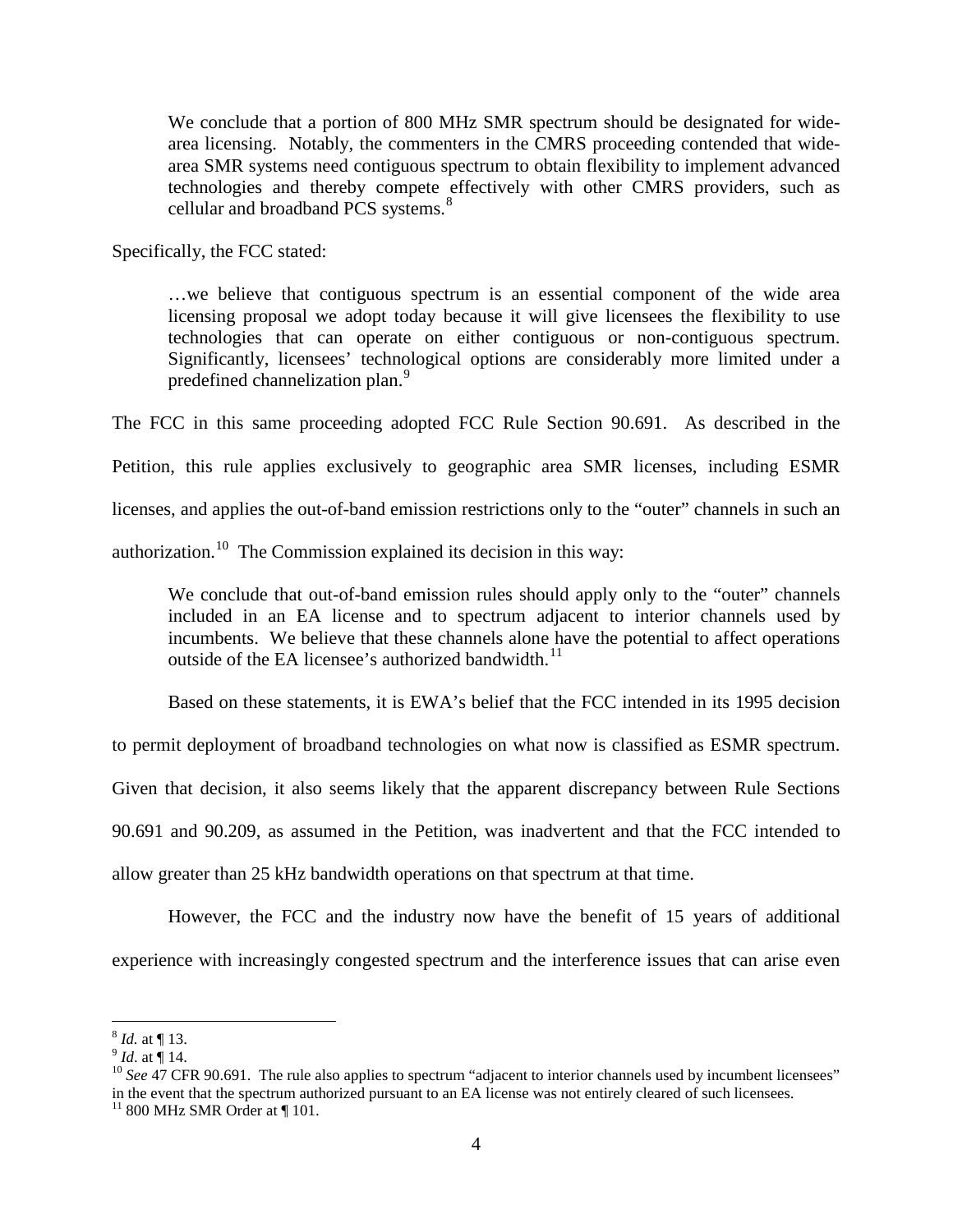when all licensees are operating in compliance with the rules and their authorizations. Rule Section 90.691 governs adjacent channel interference, but does not address either intermodulation or OOBE interference, which were described by the FCC as "[t]he predominant types of interference encountered by public safety and other 800 MHz non-cellular systems....,"<sup>[12](#page-4-0)</sup> interference problems that triggered the lengthy and complex 800 MHz rebanding process. These problems certainly had not been anticipated when the FCC approved the deployment of cellular architecture systems in the 800 MHz band. Their resolution has consumed and continues to consume very substantial public and private resources, a lesson that the Commission and the industry would ignore only at their peril.

This is not to suggest that Nextel and other ESMR licensees should be precluded from implementing CDMA or other broadband technologies in the ESMR band. The Alliance believes that the public interest might be well-served by permitting the deployment of these more advanced technologies in this spectrum. But the FCC first must assure itself that the decision it reached in 1995 is supported by sound technical judgment based on current expertise and will not have unanticipated, injurious consequences.<sup>[13](#page-4-1)</sup> If the Commission has reached that conclusion already and is satisfied that it has examined this issue thoroughly, then EWA supports the issuance of a Declaratory Ruling based on the record cited above. On the other hand, if the FCC believes that it needs additional input before reaching a final technical conclusion, then, as suggested by Sprint Nextel, the Commission should initiate a rulemaking proceeding to address this question.

<span id="page-4-0"></span> $12$  800 MHz Rebanding Order at ¶ 89.

<span id="page-4-1"></span> $<sup>13</sup>$  More recently, the waiver granted to LightSquared has generated considerable controversy because of interference</sup> from that system to GPS equipment operating in an adjacent band. *See* LightSquared Subsidiary LLC, *Order and Authorization,* SAT-MOD-20101118-00239, Call Sign: S2358, DA 11-133 (rel. Jan. 26, 2011). While parties disagree about whether LightSquared or GPS users bear a greater responsibility for the interference, its magnitude and seriousness seemingly were unanticipated by the Commission.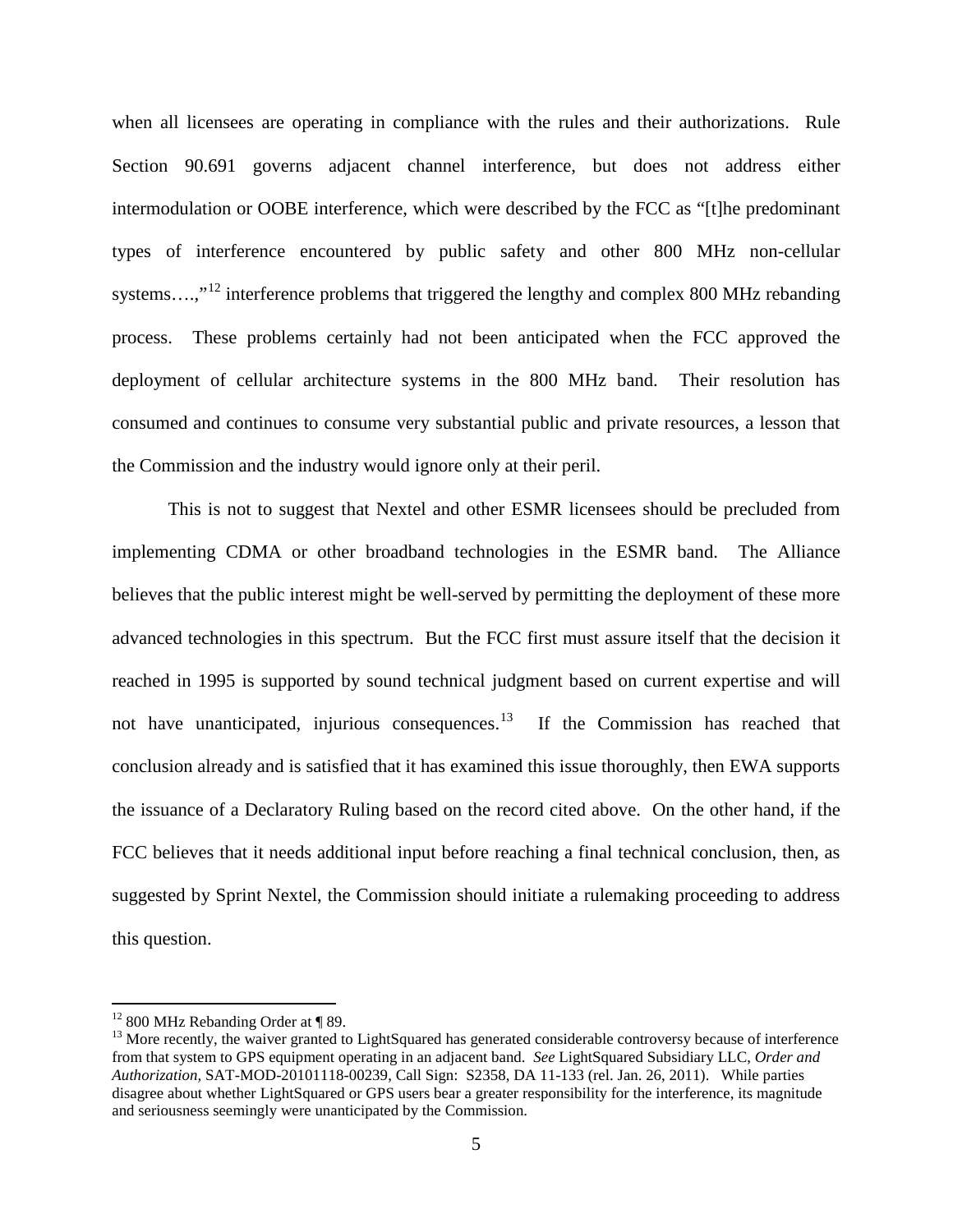During the pendency of whatever procedural route the Commission pursues, Sprint Nextel is bound to comply with the Commission's existing interference prevention and mitigation rules regardless of the technology that it deploys.<sup>[14](#page-5-0)</sup> Absent a waiver, clarification or a modification of the rule, Sprint Nextel should continue to be bound by FCC Rule Section 90.209 and not deploy a technology inconsistent with that requirement

### **III CONCLUSION**

Integrating more advanced technologies into existing spectrum allocations requires careful analysis to ensure that their benefits are made available to the public without compromising the operation of incumbent systems. EWA supports Sprint Nextel's intention to bring enhancements to its customers by migrating to CDMA technology provided the Commission is confident that doing so will not increase the interference potential for other 800 MHz licensees.

# ENTERPRISE WIRELESS ALLIANCE

 $By:$  $\sqrt{s/}$ 

Mark E. Crosby President/CEO 8484 Westpark Drive, Suite 630 McLean, Virginia 22102 (703) 528-5115

Counsel:

Elizabeth R. Sachs Lukas, Nace, Gutierrez & Sachs, LLP 8300 Greensboro Drive, Ste. 1200 McLean, VA 22102 (703) 584-8678

August 1, 2011

<span id="page-5-0"></span> <sup>14</sup> *See* 47 CFR 90.674.